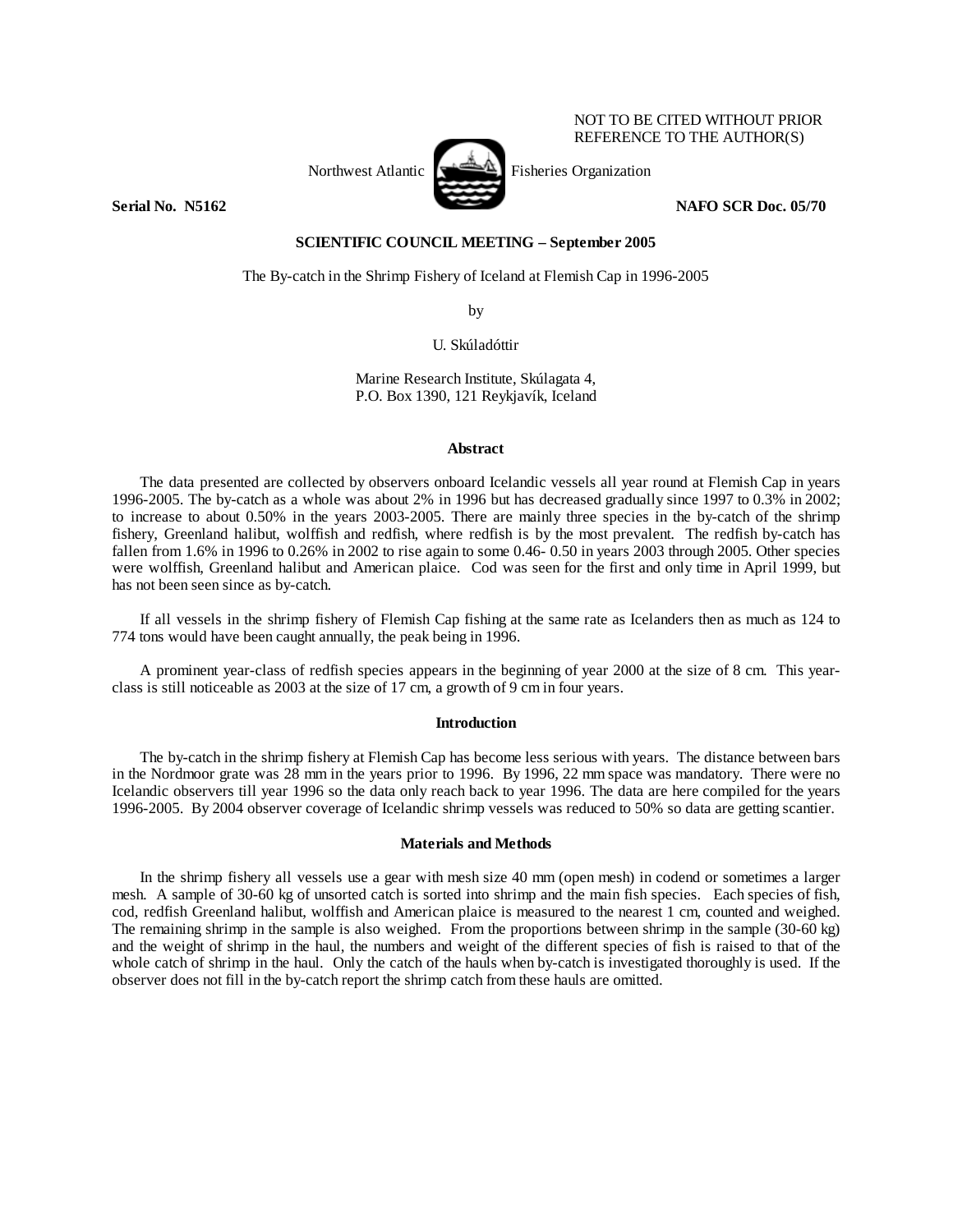# **Results**

Neither redfish nor wolffish were divided into species as the observers were not capable of recognising the different species. As the by-catch was usually very low it was sometimes difficult to get the observers to analyse the by-catch properly. Therefore the catch of shrimp representing the catch investigated is usually quite small.

 The by-catch was about 0.27% in 2002, 0.9% in 2000 and 0.8% in 2001 as compared to 0.8% of the shrimp catch in 1999 and 1998, 1.8% in 1997 and 2% in 1996. Most of this was redfish or 0.7-0.8% in the years 1999 to 2001. Other species were wolffish, Greenland halibut and American plaice. Cod was seen for the first and only time in April 1999, but has not been seen since as by-catch (Table 1). To see how much redfish is caught as by-catch in the shrimp fishery at Flemish Cap the percentage based on Icelandic by-catch data alone and nominal catch of shrimp per year would result in 124 to 770 tons of redfish being caught per year, the peak being in 1996 (Table 2). Similarly bycatch of wolfish would be between 0 and 164 tons per year. Greenland halibut is the third most important ranging from 1to 69 tons per year. By-catch of other species is negligible. By-catch of Icelandic vessels has been described before (Skuladottir, 1998 and 2003).

The length frequencies of redfish are presented in Fig. 1-4. The length frequencies were compiled into quarterly length frequency distributions (lfd). Looking at those one can speculate that a year-class of redfish can be suspected to appear in January-March in 2000 at size 8 cm. If this peak is followed it seems to grow very slowly and be about 10 cm in April-June 2001, becoming 15 cm in July-September 2002 and 17 cm in April-June in 2003. But considering the very few samples and shortcomings of the observers in not being able to detect the different species of redfish it is possible that the peak is not of the same species in all months.

There are very few measurements of other by-catch species. However the very few that we have for Greenland halibut are presented here for the years 2003-2005 Fig. 5 and 6.

#### **References**

- SKÚLADÓTTIR, U. 1998. The By-catch in the shrimp fishery of Iceland at Flemish Cap in 1997 and 1998. *NAFO SCR Doc*., No. 29, Serial No. N3016, 5 p.
- SKÚLADÓTTIR, U. 2003. The By-catch in the shrimp fishery of Iceland at Flemish Cap in 1996-2003. *NAFO SCR Doc*., No. 84, Serial No. N4926, 6 p.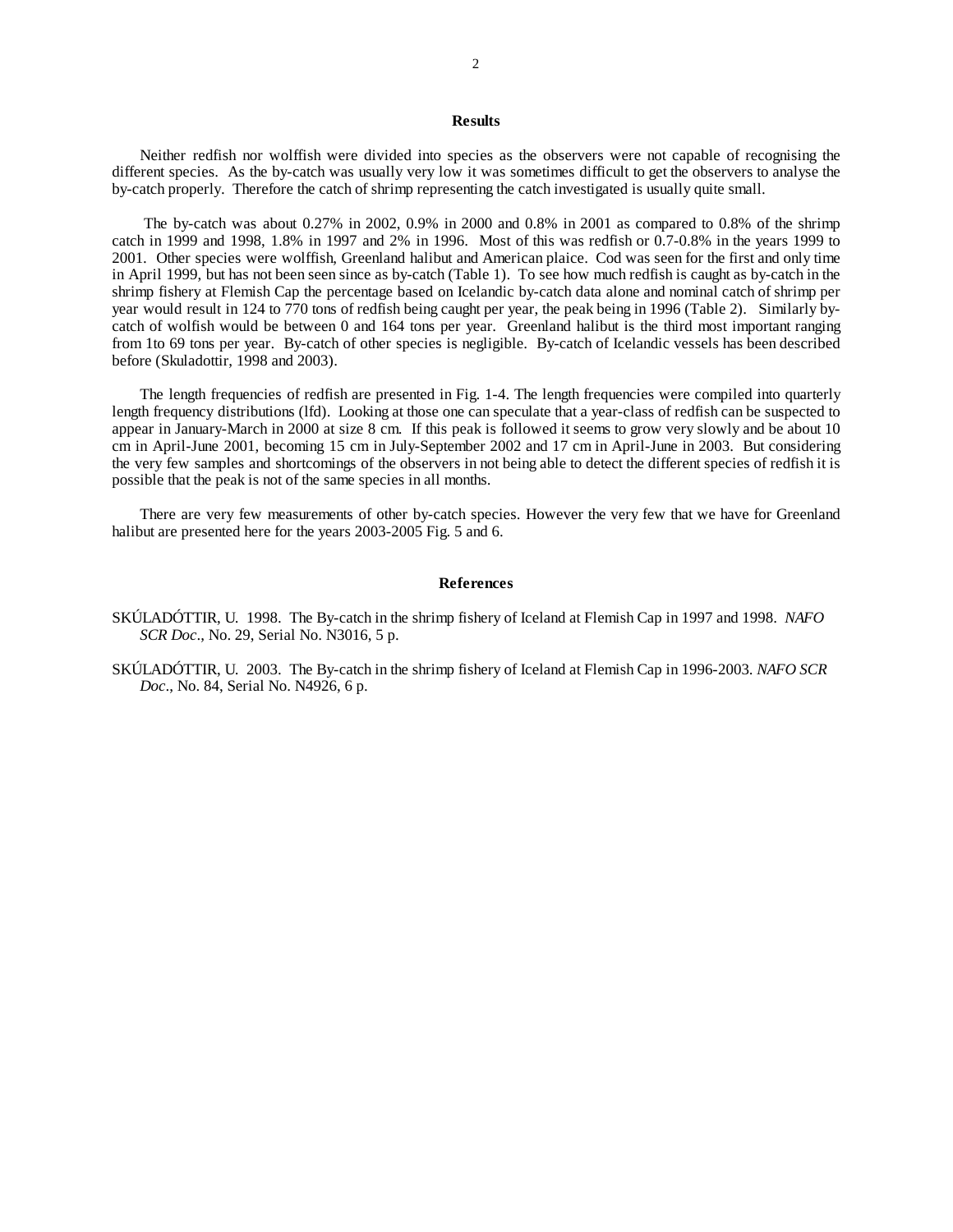|      | Redfish |        | <b>Wolffish</b> |        | Greenland Halibut |        | American plaice |        | cod    |        | Shrimp  | Bycatch % | Bycatch % by species |          |           |          |        |
|------|---------|--------|-----------------|--------|-------------------|--------|-----------------|--------|--------|--------|---------|-----------|----------------------|----------|-----------|----------|--------|
| Year | number  | Weight | number          | Weight | number            | Weight | number          | Weight | number | Weight | Weiaht  | per catch | Redfish              | Wolffish | Greenland | American | Cod    |
|      |         | kq     |                 | ka.    |                   | kq     |                 | kq     |        | kq     |         | of shrimp |                      |          | halibut   | plaice   |        |
|      |         |        |                 |        |                   |        |                 |        |        |        |         |           |                      |          |           |          |        |
| 1996 | 257584  | 57996  | 324562          | 12284  | 97626             | 5198   |                 |        |        |        | 3618871 | 2.09      | 1.603                | 0.339    | 0.144     |          |        |
| 1997 | 824719  | 43404  | 149510          | 7614   | 52762             | 6410   |                 |        |        |        | 3138487 | 1.83      | .383                 | 0.243    | 0.204     |          |        |
| 1998 | 80462   | 1878   | 6816            | 285    | 3115              | 124    |                 |        |        |        | 299501  | 0.76      | 0.627                | 0.095    | 0.041     |          |        |
| 1999 | 595284  | 23724  | 51694           | 2425   | 19923             | 3468   | 3794            | 245    | 70)    | 14     | 3037052 | 0.98      | 0.781                | 0.080    | 0.114     | 0.008    | 0.0005 |
| 2000 | 761993  | 18749  | 95651           | 9030   | 17008             | 1443   | 3324            | 217    |        |        | 3345551 | 0.88      | 0.560                | 0.270    | 0.043     | 0.006    | 0.0000 |
| 2001 | 608731  | 14191  | 12304           | 456    | 2052              | 187    | 1344            | 68     |        |        | 1900216 | 0.78      | 0.747                | 0.024    | 0.010     | 0.004    | 0.0000 |
| 2002 | 153584  | 3237   | 4935            | 85     | 1801              | 19     | 1300            | 34     |        |        | 1267913 | 0.27      | 0.255                | 0.007    | 0.001     | 0.003    | 0.0000 |
| 2003 | 422215  | 11702  | 26618           | 433    | 3882              | 105    |                 |        |        |        | 2328777 | 0.53      | 0.502                | 0.019    | 0.005     | 0.000    | 0.0000 |
| 2004 | 75165   | 4637   | 85              |        | 1302              | 30     |                 |        |        |        | 1009359 | 0.46      | 0.459                | 0.000    | 0.003     | 0.000    | 0.0000 |
| 2005 | 375731  | 2094   | 111             | 9      | 906               | 78     |                 |        |        |        | 430750  | 0.51      | 0.486                | 0.002    | 0.018     | 0.000    | 0.0000 |
|      |         |        |                 |        |                   |        |                 |        |        |        |         |           |                      |          |           |          |        |

TABLE 1. By-catch of fish in the shrimp fisheries on Flemish Cap in the years 1996-2005 as observed by Icelandic observers.

TABLE 2. The calculated catch (tons) of the main by-catch species in the years 1996-2005 as percentage of the nominal catch of shrimp if by-catch of all countries were the same as that of Iceland.

|       | Nominal |              |             |           |          |      |
|-------|---------|--------------|-------------|-----------|----------|------|
| Year  | Catch   | Total Red-   | Total Wolf- | Greenland | American | cod  |
|       | Shrimp  | fish caught. | fish caught | halibut   | plaice   |      |
|       | tons    | tons         | tons        | tons      | tons     | tons |
|       |         |              |             |           |          |      |
| 1996  | 48300   | 774.1        | 164.0       | 69.4      |          |      |
| 1997  | 24675   | 341.2        | 59.9        | 50.4      |          |      |
| 1998  | 30308   | 190.0        | 28.8        | 12.5      |          |      |
| 1999  | 43438   | 339.3        | 34.7        | 49.6      | 3.5      | 0.2  |
| 2000  | 50311   | 282.0        | 135.8       | 21.7      | 3.3      | 0.0  |
| 2001  | 53922   | 402.7        | 12.9        | 5.3       | 1.9      | 0.0  |
| 2002  | 48605   | 124.1        | 3.3         | 0.7       | 1.3      | 0.0  |
| 2003  | 62165   | 312.4        | 11.6        | 2.8       | 0.0      | 0.0  |
| 2004  | 46991   | 215.9        | 0.0         | 1.4       | 0.0      | 0.0  |
| 2005* | 8000    | 38.9         | 0.2         | 1.4       | 0.0      | 0.0  |
|       |         |              |             |           |          |      |

\*provisional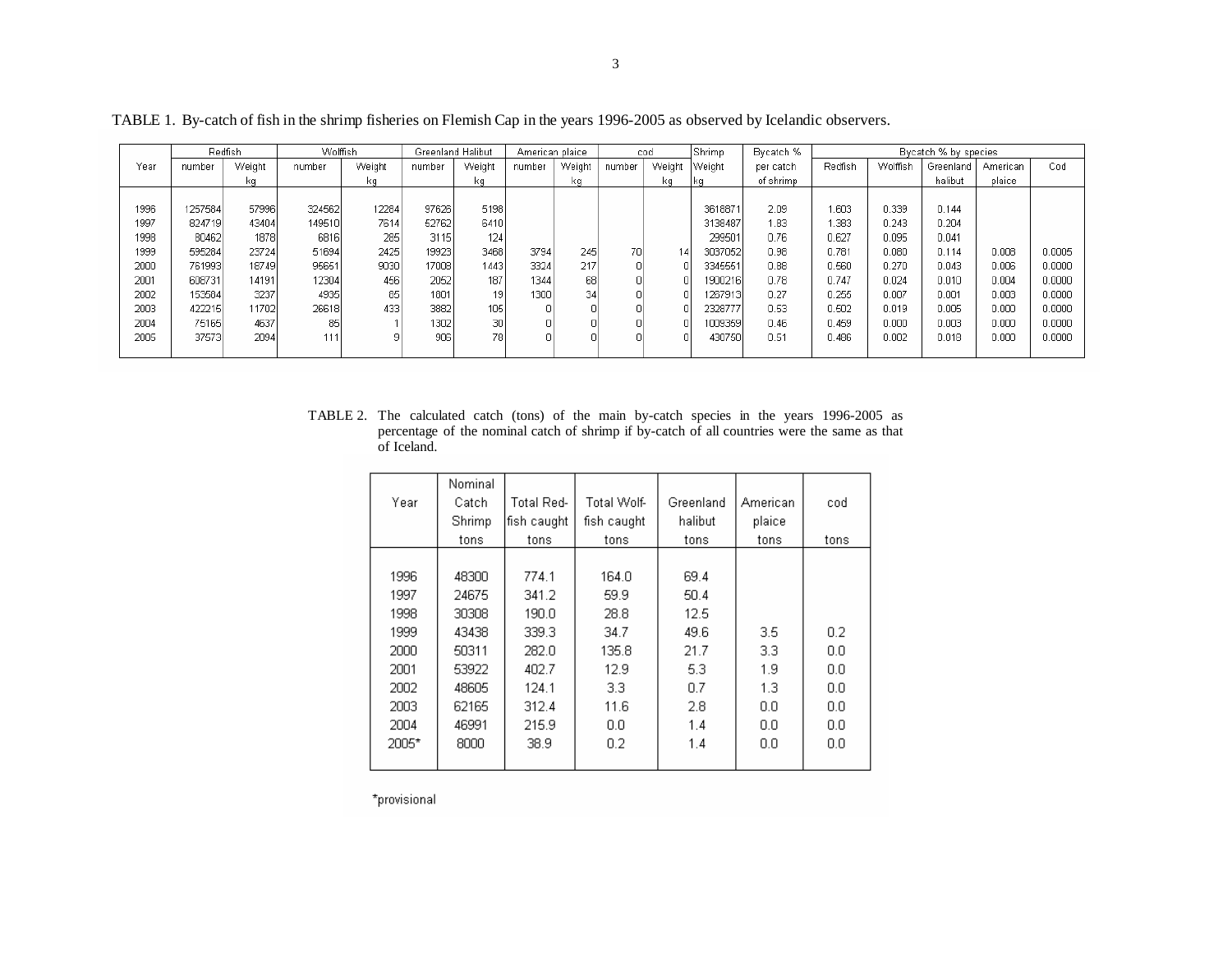

Fig. 1. Redfish in Div. 3M: length distributions of redfish caught in a shrimp trawl after passing through a 22 mm sorting grate in 1996-1998.

Redfish 3M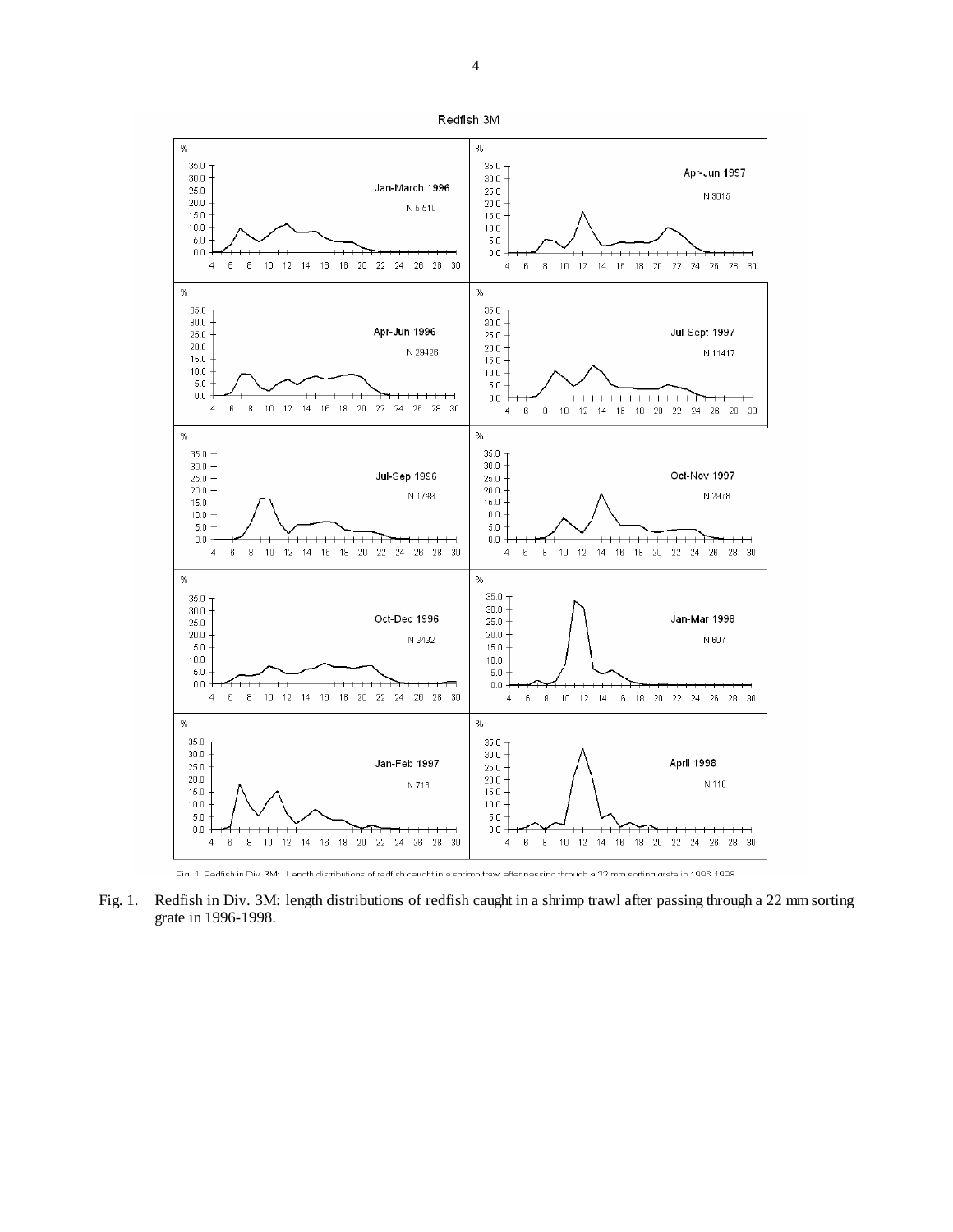

Fig. 2. Redfish in Div. 3M: length distributions of redfish caught in a shrimp trawl after passing through a 22 mm sorting grate in 1999-2001.

Redfish 3M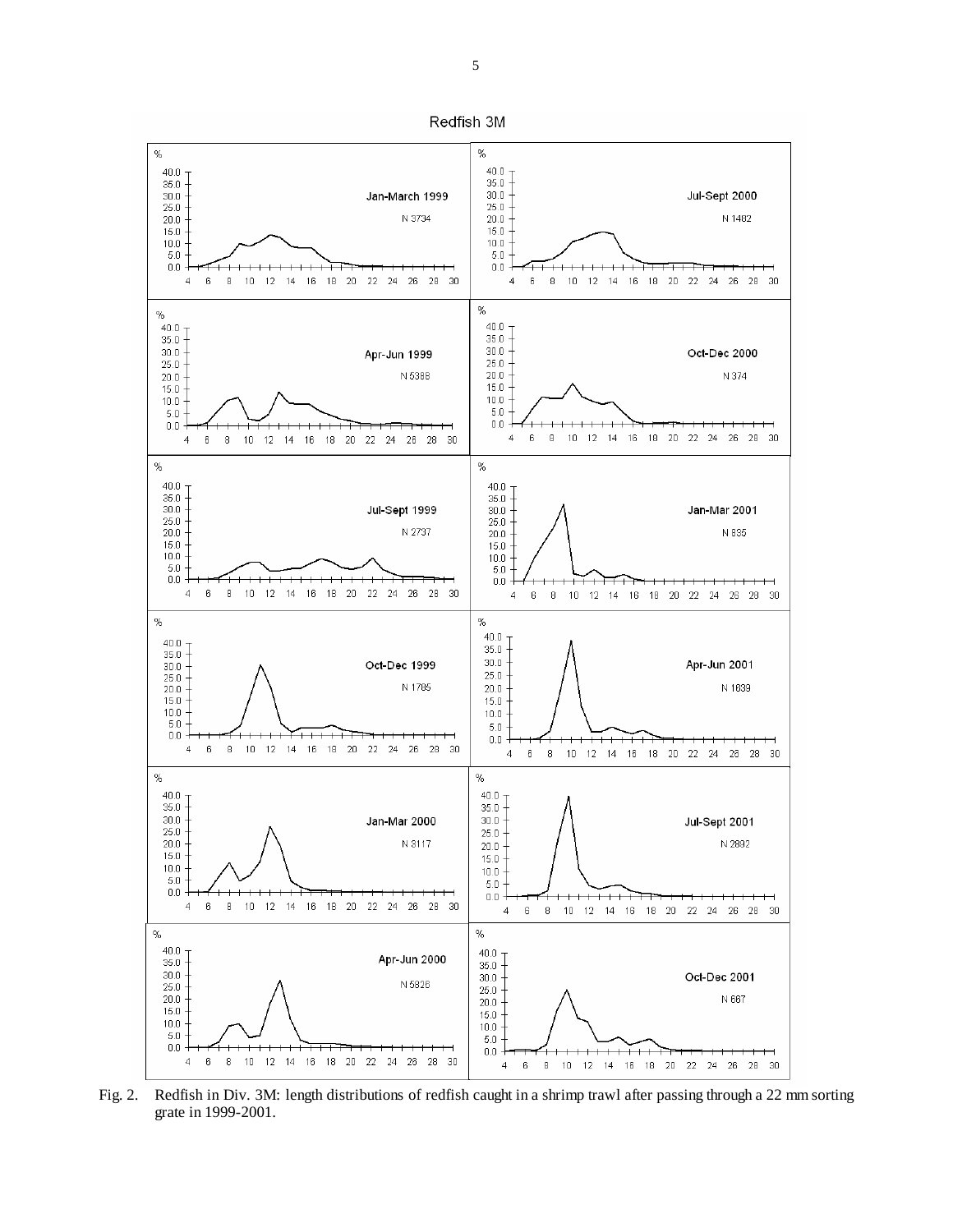

Fig. 3. Redfish in Div. 3M: length distributions of redfish caught in a shrimp trawl after passing through a 22 mm sorting grate in 2002-2003.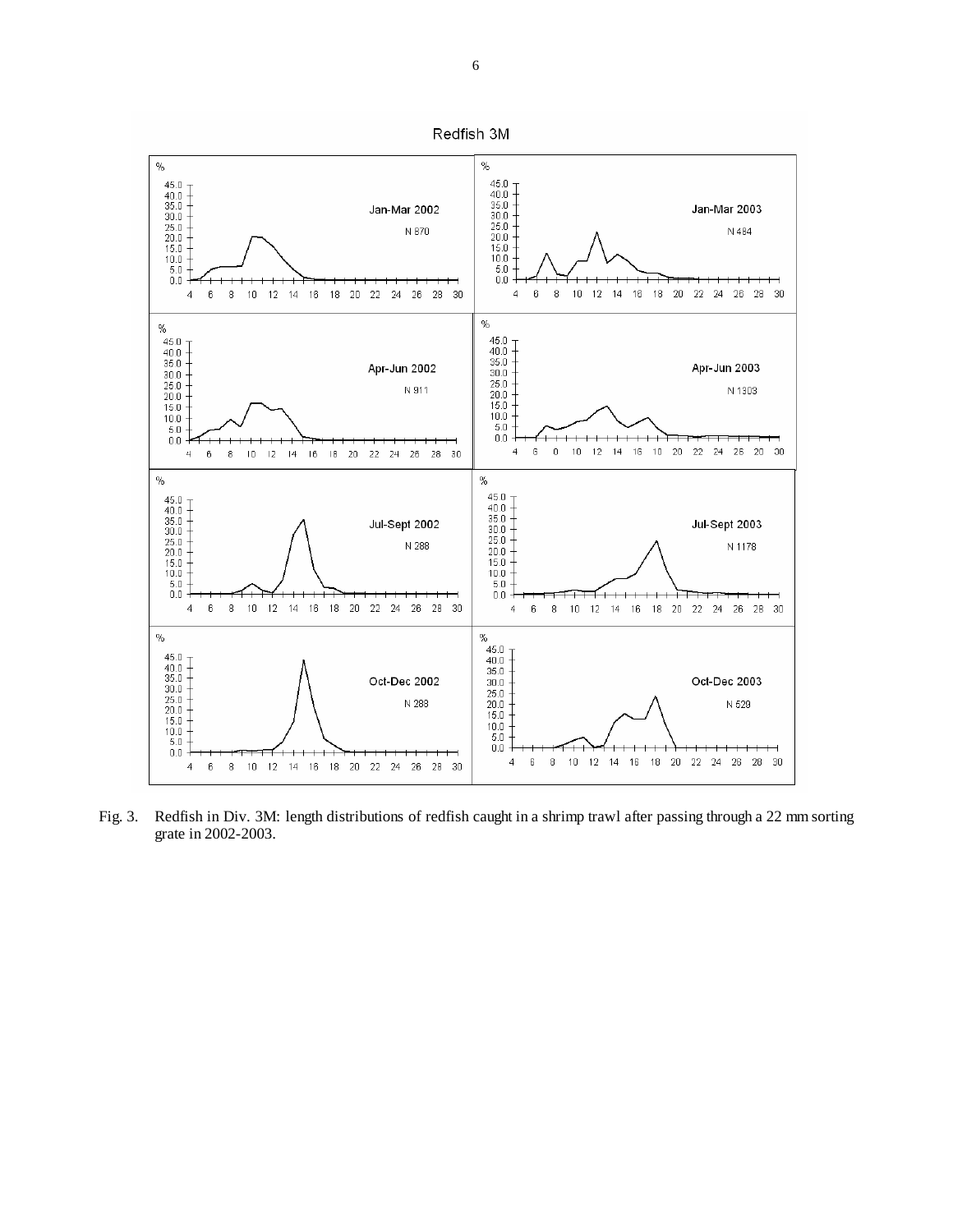

Fig. 4. Redfish in Div. 3M: length distributions of redfish caught in a shrimp trawl after passing through a 22 mm sorting grate in 2004-2005.

Redfish 3M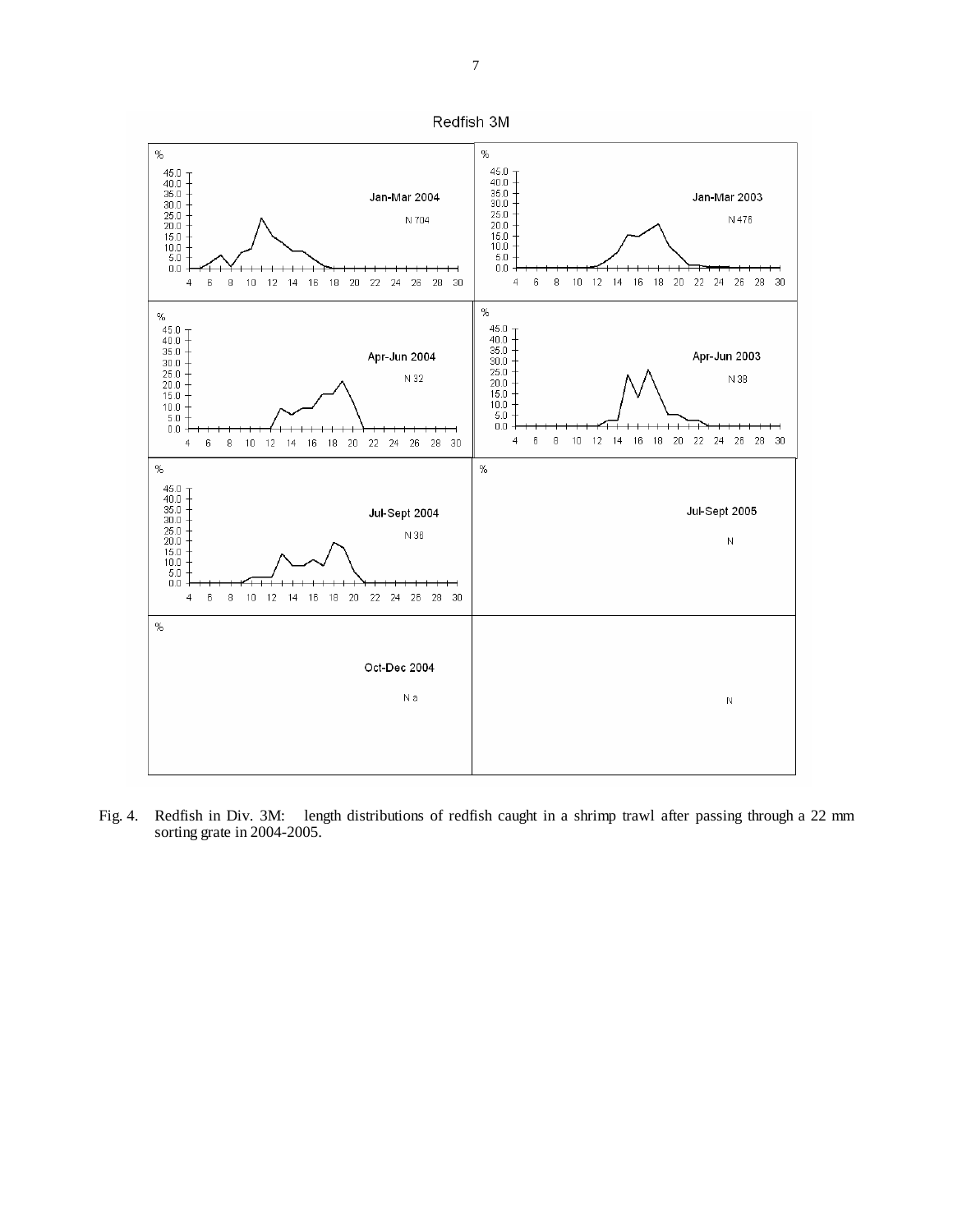

Fig. 5. Redfish in Div. 3M: length distributions of redfish caught in a shrimp trawl after passing through a 22 mm sorting grate in 2003.